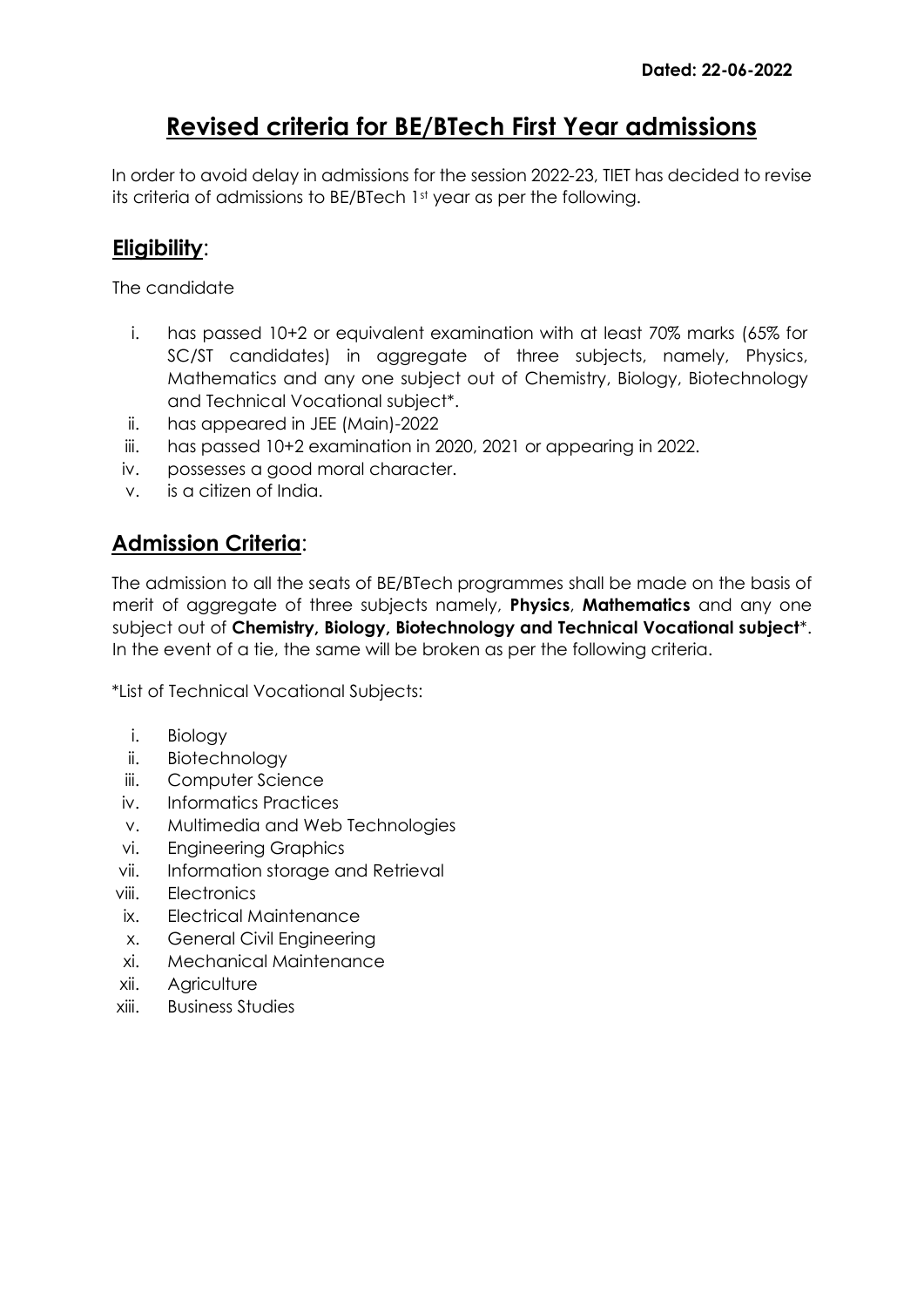#### **Tie-Breaker:**

The tie at 10+2 PCM marks shall be broken by overall percentile score of JEE Main – June 2022. In case of tie at overall percentile, the same shall be broken by following order:

- i. Candidates obtaining higher Percentile Score in Mathematics in the JEE(Main) – June, 2022, Session – I.
- ii. Candidates obtaining higher Percentile Score in Physics in the JEE(Main) June, 2022, Session – I.
- iii. Candidates obtaining higher Percentile Score in Chemistry in the JEE(Main) June, 2022, Session – I.
- iv. Candidates with higher marks in English at 10+2.
- v. Candidates older in age to be preferred.

## **Note:**

As and when JEE Main - 2022 final result is declared, admissions for vacant seats (if any) in subsequent rounds of counselling will be done based on All India rank (AIR) of JEE Main – 2022 only. For admission on the basis of JEE Main – 2022, a candidate must fulfil the following eligibility criteria.

#### **Eligibility**:

The candidate

- i. has passed 10+2 or equivalent examination with at least 60% marks (55% for SC/ST candidates) in aggregate of three subjects, namely, **Physics, Mathematics** and any one subject out of **Chemistry, Biology, Biotechnology and Technical Vocational subject**\*.
- ii. has appeared in JEE (Main)-2022
- iii. has passed 10+2 examination in 2020, 2021 or appearing in 2022.
- iv. possesses a good moral character.
- v. is a citizen of India.

## **Important Dates:**

#### **Last date for receipt of completed application forms: July 11th, 2022**

#### **Note:**

Application form will remain open after the last date (July  $11<sup>th</sup>$ , 2022). To be eligible for a particular round of counselling, a candidate must have applied three days prior to that particular counselling round e.g. if a counselling round is to be held on July 28<sup>th</sup>, 2022, all the candidates who will be applying till July 25<sup>th</sup>, 2022 shall be considered.

#### **Application fee:**

| Applications received till   Application fee (Rs) |      |
|---------------------------------------------------|------|
| July 11 <sup>th</sup> , 2022                      | 1500 |
| After July 11 <sup>th</sup> , 2022                | 2500 |